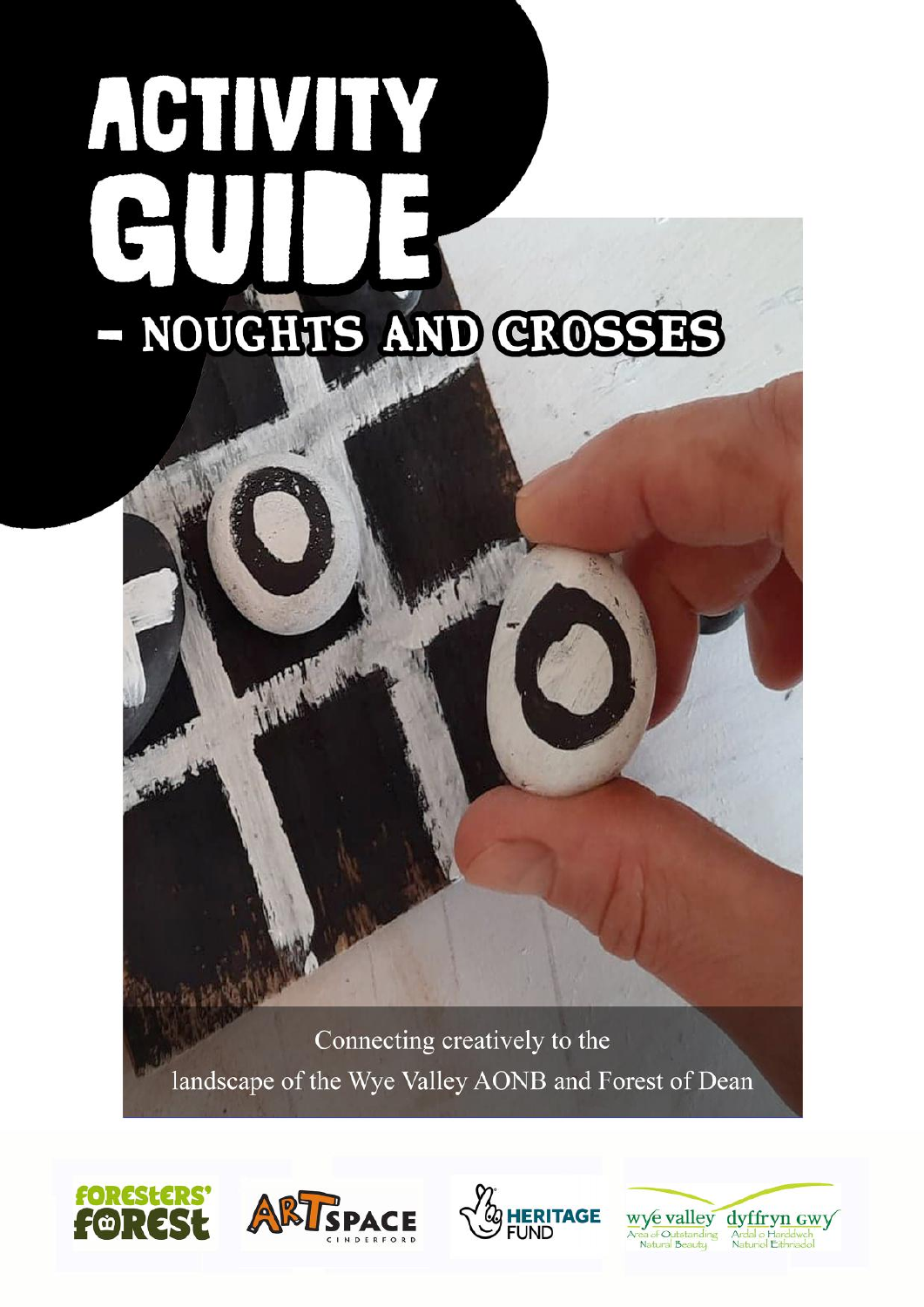# **NAUGHTS & CROSSSES**



Turn back time and enjoy this classic game of noughts and crosses using natural materials. Have a go at making this small, portable and intergenerational game using interesting tactile objects such as wooden boards and small pebbles whilst using practical skills such as sanding and painting.

### **Activity rating**

Suitable for everyone. Boards will need to be cut to size beforehand to achieve simple squares of roughly 6 inches or maybe use slices of wood or slate.

### **Time required for activity**

30 mins.

### **Preparation time**

10 mins to set up table. Boards and pebbles will need to be sourced beforehand.

## **Shopping list**

- Smooth pebbles
- Wooden board or similar
- Sandpaper for wooden board
- Black and white paint
- Paintbrushes (One suitable for painting board and pebbles and also one thin enough to paint noughts and crosses marks on pebbles)
- Pot of water
- Kitchen roll